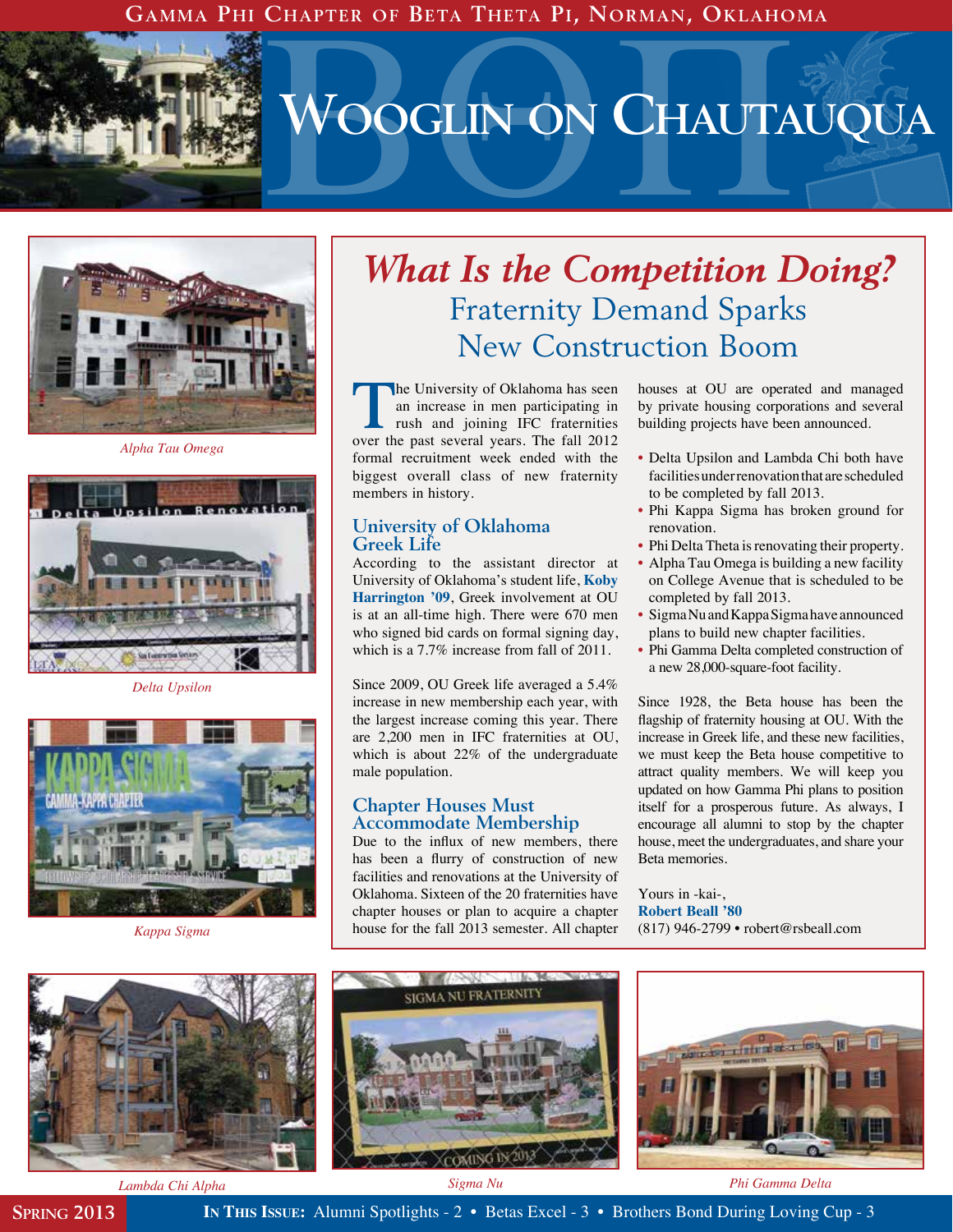

# **Bret Chandler '82 Thankful for Beta Experience**

#### *Why did you join Beta Theta Pi?*

I joined Beta Theta Pi for the traditions and history and a sense of belonging to a group, but most importantly, it was the potential relationships that I could build for a lifetime. What made me stay part of the brotherhood were the friendships I made. I knew that these alliances would ultimately help me in my business and personal life. I also knew that I would learn a great deal about how to be a leader and how to utilize my leadership opportunities. I have gained a lifetime of friendships and success from this group.



#### *What did you gain as a Gamma Phi Chapter member?*

I gained a sense of pride in the fact that this organization was formed more than 100 years ago and has stayed strong and unbroken. Gamma Phi Chapter has produced an almost endless list of successful leaders that include businessmen, lawyers, doctors and other professionals. I believe that what makes us so successful is the sense of pride we gained being members of Gamma Phi Chapter that emphasized friendship and principled living. This has spread into all areas of our life whether it is in business, personal relationships, or academics. We are committed to excellence.

#### *How did Beta Theta Pi impact or influence your decision to start Rib Crib?*

The oil and gas industry had just gone through the big "bust" of the '80s. This wasn't the best industry to find a job in right out of college. I began working for Mazzio's out of college and got a good sense of the restaurant industry, ultimately opening a Mazzio's in Florida. I noticed the chain restaurant industry had an unfulfilled niche. In May of 1992, Rib Crib was created and we began in a renovated, abandoned house in Tulsa, Oklahoma.

I believe that Beta Theta Pi helped me to think outside the box when it came to having success in my career. I could have sulked at the fact that my chosen field was not a lucrative one, but instead I leaned on my principles of hard work and determination and started my own company.

#### *Is there anything else you would like to add?*

One of my greatest achievements is being able to give back to the community. I believe that one key to a successful society is people helping others. I enjoy donating to many charities, including the American Cancer Society, Big Brothers Big Sisters, Cystic Fibrosis Foundation, March of Dimes, and Saint Francis Children's Hospital. Each year, Rib Crib hosts a golf tournament that has raised hundreds of thousands of dollars for local charities.

## **Dwayne Godsey '53 Remembers Betas Proud to Live at 800 Chautauqua**

#### *Why did you join Beta Theta Pi?*

I liked the guys that I met at the Beta rush parties. I guess I viewed them as role models. The chapter house was an outstanding structure and I could tell the members were proud to live there. I wanted to be with that group of guys.

#### *What degree did you earn from the University of Oklahoma?*

I earned a bachelor's degree in industrial management engineering. It gave me a broad knowledge of business that helped me advance in the "real world." I worked with Humble and Tenneco Oil Companies in Louisiana, Arkansas, Texas, Kansas and Oklahoma. I began consulting in 1966 and sold my company to Williams Brothers Engineering. In 1981, an opportunity came along and I started an independent oil/gas company. The "crash" in the 1980s wiped me out, but I recovered and retired in 1996, selling my company to my son, **Mark '77**. I occasionally do some investing with him.



*How did Beta Theta Pi impact or influence your career?*  I think about what the Beta experience did for me almost every day. Living with 50-60 guys taught me how to live with a large group of men. As pledges, we learned to work as a team, occasionally helping a brother who was lagging. This pledgeship bonded us and I still feel the bond today. I have several lifelong Beta brothers today. I am certain my Beta life helped determine who I am today and helped develop my career.

Beta taught me how to study as a freshman. We had three-hour study halls five nights per week in the chapter house. It was something we could not avoid unless we were sick. I developed a study habit that lasted throughout my college years. Manners, sadly lacking in today's society, were taught to us at meal times. Honesty, integrity, and ethics were attained as we lived with other guys. We learned to keep our word and do what we said we would do.

#### *Do you have any special memories that you like to look back on?*

I enjoyed Saturday afternoon football games in the fall, senior dinners, barn dances, and many other fraternity activities. I also enjoyed meeting new people and learning how to relate to them and work as a team. We helped pick our brothers up during hard times. I met many people that I am still friends with. Beta helped us network at OU and in my profession. It has been a plus to be a Beta.

We had a small reunion about 20 years ago for the classes of '47-'50 that was very well attended. It was an emotional time to talk with brothers and reconnect. I would love to get together again and reminisce about the good times in the chapter house.

#### *Is there anything else you would like to add?*

There is something special about living in the house, particularly at mealtime. The discussion at mealtime, the lessons we learned, and the procedures we followed made it a very meaningful experience to live in the chapter house. We need to modernize the house to compete with other places that young men live. The chapter house has to get up to speed with other fraternities and dorms.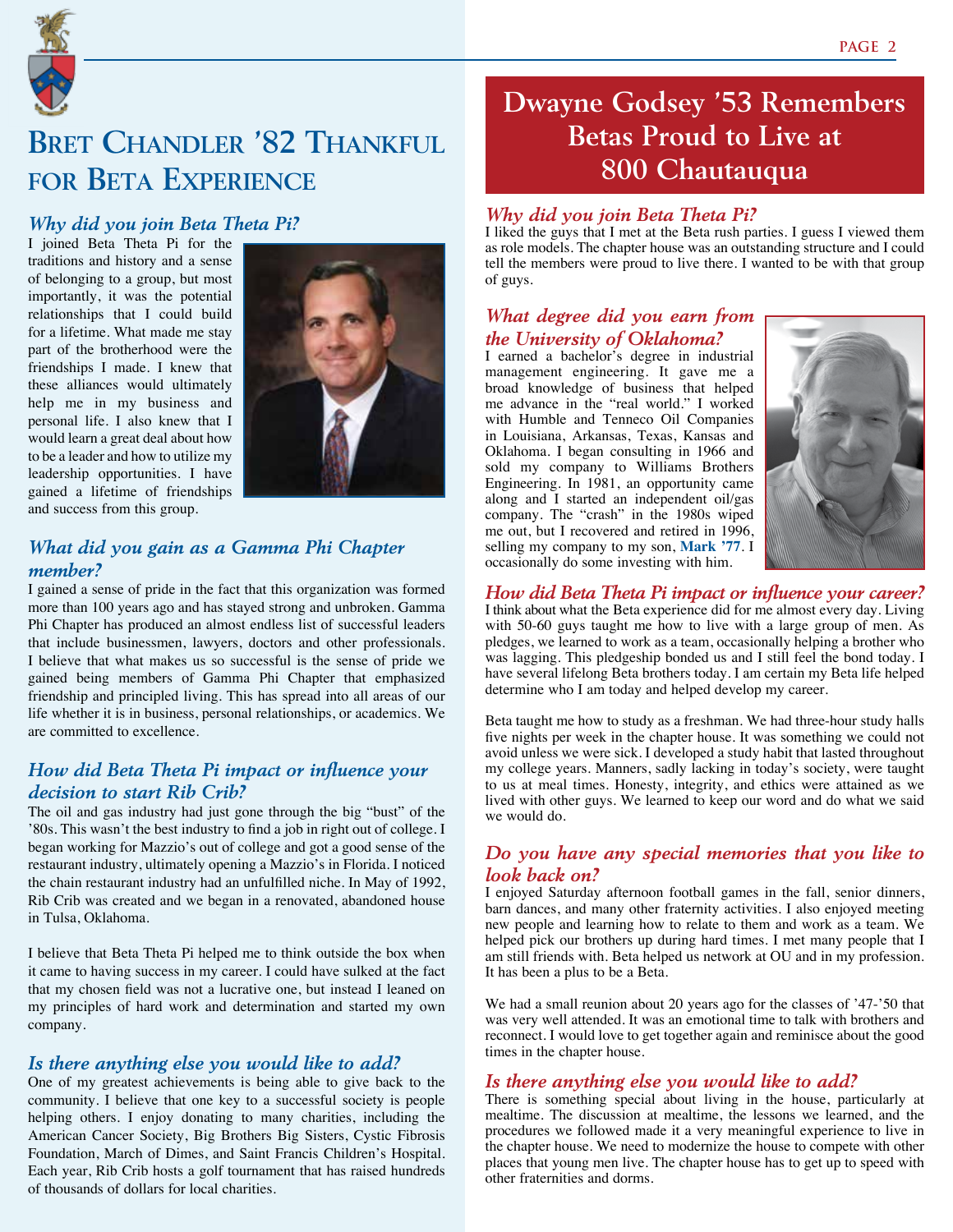# **Chapter President's Report Betas Excel on Campus**

**There are many amazing things happening**<br>
in our chapter and we are excited to<br>
share them with you. The following are<br>
a four bighlights from the street in our chapter and we are excited to a few highlights from the past year.

#### **Another Great Pledge Class Signed**

In the fall, we signed 62 men, retaining 56 of them throughout pledgeship, for a retention rate of 90%. Along with a good retention rate, the new Freshman Academic Mentor program helped eight members of our freshman class achieve a perfect 4.0 G.P.A.

#### **Gamma Phi Sets Academic Record**

After revamping our Academic Assistance Plan, the chapter achieved a G.P.A. of 3.29 and finished first in grades for the spring of 2012. This G.P.A. set a record at the University of Oklahoma and was validation for the strides we have made academically. The chapter followed that up with a 3.24 in the fall, again finishing first among the major fraternities. This marks the third consecutive semester the chapter has finished first in grades among the large fraternities.

#### **Undergraduates Involved on Campus**

As campus leaders, Beta continues to strive to make a great impact on campus. **Skyler Sikes '15** started his term as IFC chief justice and **Sam Rainbolt '15** serves as PLC advisor. **Conner Davey '14** has been working hard for the last semester as a chairman of Relay for Life, an event raising more than \$100,000 for cancer research. Everywhere you look on campus, it is easy to recognize the influence Betas have.

#### **Giving Back to the Community**

The men of Beta Theta Pi realize the opportunities and good fortunes we have and feel it is important to give back. In the spring of 2012, our 160 members completed more than 2,000 hours of community service. That was followed up in the fall with 180 members completing an average of 15 hours per member. This is a vast improvement from the past and one we feel accurately reflects the culture change that has taken place over the past few years. This spring, we also hosted the 9th annual Frensley 5K race. The race was a great success again and raised over \$4,000 in revenue for the American Heart Association.

#### **Beta Theta Pi Wins the President's Trophy**

We are proud to announce that for the year 2012- 13, Beta Theta Pi was awarded the President's Trophy. The President's Trophy was created by President David L. Boren to encourage and recognize outstanding contributions to the

### $^{-}$  $\Theta$  P **Rush Team Works to Recruit Quality Members Alumni Host Recruitment Events**



amma Phi Chapter continues to top fraternity standings in every category on campus. With the great work put in by the last two rush teams, we have successfully restructured our process to be one of the top programs on camp the great work put in by the last two rush teams, we have successfully restructured our process to be one of the top programs on campus.

The 2013 recruitment team understands the importance of maintaining our excellence. Our efforts would not be possible without the support of our alumni. Every year we have alumni who host great recruitment events in Ardmore, Dallas, Houston, Oklahoma City, Tulsa, and many other cities throughout Oklahoma and Texas. These events are some of the most important during the recruitment process, as they show how strong our fraternity has been throughout our existence.

We need your rush referrals. If you know of any outstanding rushees or Beta legacies, please contact the individuals listed below. The more information we can obtain on prospective members the better.

If you are willing to host a recruitment event, would like to refer someone to the recruitment team, or would like to support our efforts in another way, please contact a member of the recruitment team.

#### Fraternally,

Rush Team

**Bill Johnston '15**, Rush Chairman (405) 623-9923 • billjohnston@ou.edu (405) 420-4357 **Connor Lisle '16 Luke Moellers '16 Carson Dale '16** (918) 510-9229 (918) 814-6375

### **Brothers Bond During Loving Cup Celebration** *Save the Date: February 22, 2014*

For the second year in a row, 125 alumni,<br>125 active members, and 250 of our guests<br>celebrated a sold-out event at Oklahoma 125 active members, and 250 of our guests celebrated a sold-out event at Oklahoma City's historic Skirvin Hilton Hotel. **Matt Brown '09** and **Bill Johnston '15** co-chaired the event. With help from **David Rainbolt '78**, **Robert Beall '80**, and **Steve Jordan '78**, the event was a success. The award for Alumnus of the Year was presented to **Chan Klingensmith '98**, who also serves as chapter advisor. Juli Johnston and Diane Busby beautifully decorated our venue. We thank all alumni, upon whose support the chapter owes its continued success. We hope you will join us again next year.

**Bill Towe '91** addressed the gathering and made the following remarks.

"The chapter is the foundation on which we men will spend the rest of our lives building skyscraping achievements for the world to see. Each of us shares in all of our collective achievements.

"Our brotherhood transcends our pledge classes. Our fraternal friendship, this unbreakable bond is greater than the individual classes. This bond, this fraternity is us. We are Beta Theta Pi."

Lee Thompson '26 Honors Brother's Legacy with Ralph Gordon Thompson Outstanding Pledge Award

**O**n March 2, 1902, identical twins<br>
Lee '26 and Ralph Thompson '26<br>
were born in Indian Territory. Their **Lee '26** and **Ralph Thompson '26** were born in Indian Territory. Their father was a deputy U.S. marshal and their mother was a schoolteacher. They were raised in Nowata and were inseparable. Their father passed away while they were in high school and their mother had to take in boarders to help pay the bills. Upon graduation, they went to Norman and enrolled in OU.

The brothers pledged Beta in 1922 and did odd jobs to subsist. When their mother passed away, they had no family other than themselves and their Beta brothers. They both excelled in school and graduated from law school with honors. Lee went into private practice and Ralph became the assistant attorney general of Oklahoma.

At age 34, Ralph passed away. Lee wanted to honor his brother and did so by starting the Ralph Gordon Thompson Outstanding Pledge Award at the Gamma Phi Chapter. He chose to honor his brother in this way because of their close ties to the chapter and the fraternal bond formed with their Beta brothers. Lee passed away in 1994, and his sons, Lee and Ralph, carry on the tradition. The award was initially given to pledges learning how to become a Beta, and it is how the award has been given for 75 years. **Lee Thompson Jr. '54** awarded the Outstanding Pledge Award to **Aaron Murray '16** at this year's Loving Cup Celebration.